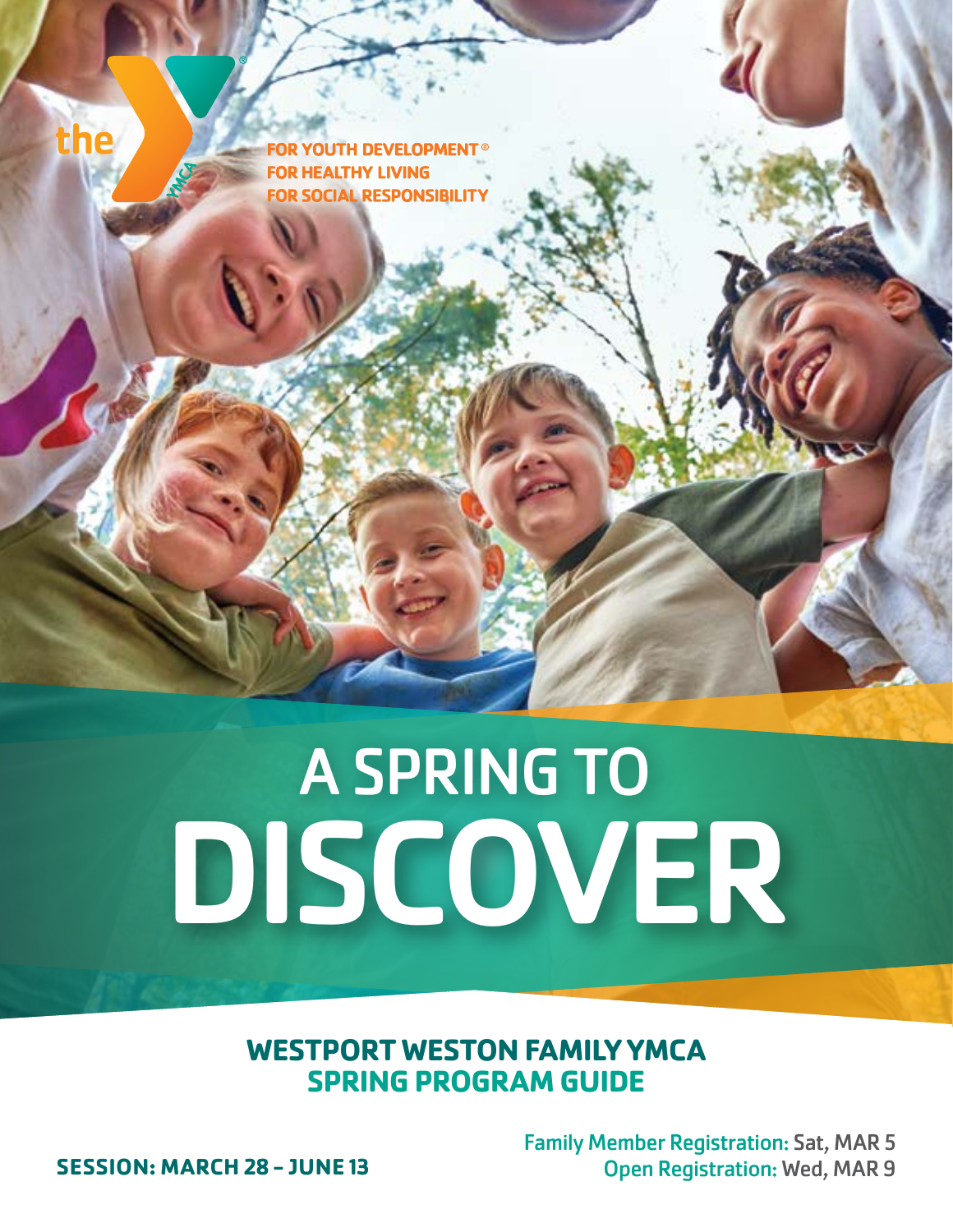# **OUR MISSION**

The Westport Weston Family YMCA enriches the community by developing and nurturing youth, promoting healthy living for all and fostering social responsibility.

# **REGISTRATION INFORMATION**

### **SESSION: MARCH 28 - JUNE 13 REGISTRATION DATES**

**Sat, MAR 5:** Family Member, Priority Registration **Wed, MAR 9:** Open Registration for All

# **REGISTER FOR AN ONLINE ACCOUNT**

Membership or a non-member, Community Member account that is set-up in our web-based Membership Database. You will be able to safely and securely search and register for classes, programs, events and vacation day camps, view your payments and transaction history, manage and update your account information and print receipts. Get started today!

**Current Y Members:** To register for programs, visit WESTPORTY.ORG, click Register on the main navigation bar, then Login! Family memberships receive priority registration on March 5.

**Not a Y Member Yet? Register for a Community Member Account:** If you're a general member of the community and not an existing Y member, you can still register online as a 'Community Member'. View WESTPORTY.ORG, click Register on the main navigation bar, then Sign Up and choose Community Member (CM) to create an account. CM rates differ from discounted membership rates. To receive priority registration and member discounts, simply upgrade your membership by selecting your preferred Membership category and 'Next'!

# **MEMBERSHIP OFFERS A GREAT VALUE**

Including Dance, Gymnastics, Swim Lessons, Sports & Recreation, Youth and Specialized Fitness

- SAVINGS & PRIORITY REGISTRATION FOR ALL SESSION PROGRAMS Classes, Camp Mahackeno and more!
- STATE-OF-THE-ART WELLNESS CENTER Free customized demo so you get the most out of our facility.
- 75+ GROUP FITNESS CLASSES EACH WEEK Including Pilates, Zumba, TRX, yoga, indoor cycling, water fitness, to name only a few!

## • COMPLIMENTARY KIDS CLUB

On-site, worry and hassel free drop off child care in our amazing Nussbaum Kids Club. Let the kids play and socialize for up to 75 minutes while you work out, take a class or participate in Y activities.

## • MAHACKENO OUTDOOR CENTER

Including heated, ourdoor pool and splash pad, giant slides, canoeing, archery, playgrounds, hiking trails, sports fields, basketball courts and more!

# **FINANCIAL ASSISTANCE**

To ensure access for all who want to participate in programs, the Family YMCA provides financial assistance to individuals and families unable to afford membership or program fees.

Not all of our costs are covered by membership and program fees, so we rely on the generosity of our Y members and supporters to help us to fulfill our charitable mission in the community. The Westport Weston Family YMCA is a nonprofit charitable agency with a  $501(c)$  3 tax status. It is not part of the town government and relies solely on membership fees – which cover only the programs and services used – and contributions from generous members of the community.

The Westport Weston Family YMCA does not turn away anyone due to the inability to pay. Financial assistance applications are available online at **westporty.org** or may be requested via email, fax, or mail.

# **TABLE OF CONTENTS**

# **HOURS OF OPERATION**

### BEDFORD FAMILY CENTER

Monday - Friday.................5:30AM - 9:00PM\* Saturday - Sunday .............7:00AM - 6:00PM\* MAHACKENO OUTDOOR CENTER Pools open to Members Memorial Day – Labor Day Monday – Friday 3PM – 6PM Saturday – Sunday 1PM – 6PM

\*subject to change

**CLICK TO LEARN MORE**

# **FAMILY COMES FIRST**

Go further with a Family Membership and get priority registration for all classes and programs! Enjoy complimentary group fitness classes, fun youth and family programs, a variety seasonal events, and more!

# **BENEFITS OF MEMBERSHIP**

Friendships, achievements, support, encouragement and belonging are some of the best parts of our Westport Weston Family YMCA. A positive lifestyle and healthy living can be symptoms of good habits, meaningful relationships and fulfillment. When you join the Y, you'll have access, not only to hundreds of programs and an amazing facility, but also a wonderful supportive community. Our Y offers programs for all people at any stage of their life, whole families big and small, regardless of age, fitness level or income. Our Y is so much more than a single program or group, it's a community. Together we can build a better us. **TOGETHER** 

**WE CAN BUILD A BETTER US.**

| <b>WHICH MEMBERSHIP IS RIGHT FOR YOU</b>                                       |                                    |                                        |                                   |
|--------------------------------------------------------------------------------|------------------------------------|----------------------------------------|-----------------------------------|
| <b>BENEFITS</b>                                                                | <b>FAMILY</b><br><b>MEMBERSHIP</b> | <b>INDIVIDUAL</b><br><b>MEMBERSHIP</b> | <b>YOUTH</b><br><b>MEMBERSHIP</b> |
| <b>Priority &amp; discounted registration</b><br>for session based programs    |                                    |                                        |                                   |
| <b>Priority Vacation Day camps &amp;</b><br><b>Camp Mahackeno registration</b> |                                    |                                        |                                   |
| Access to aquatics &<br>wellness center                                        |                                    |                                        |                                   |
| <b>Access to Mahackeno</b><br><b>Outdoor Center</b>                            |                                    |                                        |                                   |
| <b>Complimentary kids club</b>                                                 |                                    |                                        |                                   |
| Option to rent facilities for<br>programs and events                           |                                    |                                        |                                   |

# **MEMBERSHIP TYPE**

**FAMILY**

Family - 1 Adult Family - 2 Adult

Senior Couple (65+) \*Family Membership Adult Add-on Available

## **INDIVIDUAL**

Adult (18-22) Adult (23-64) Senior (65+)

## **YOUTH**

Youth (0-13) Youth X2 (0-13) Youth X3 High School (14-17)

# **WHICH**

#### **BENEFITS**

Priority & discounted for session based pro **Priority Vacation Day Camp Mahackeno reg** Access to aquatics & wellness center Access to Mahackeno Outdoor Center Complimentary kids o Option to rent facilition

## **[CLICK TO REGISTER](https://ops1.operations.daxko.com/Online/3082/ProgramsV2/Home.mvc)**

## **[CLICK TO SIGN IN](https://ops1.operations.daxko.com/online/3082/Security/login.mvc/find_account)**

## **[BECOME A MEMBER](https://westporty.org/membership/)**

#### **[GET A FAMILY MEMBERSHIP](https://westporty.org/membership/rates-and-payments/)**

**[UPGRADE YOUR MEMBERSHIP](https://westporty.org/membership-change-request/)**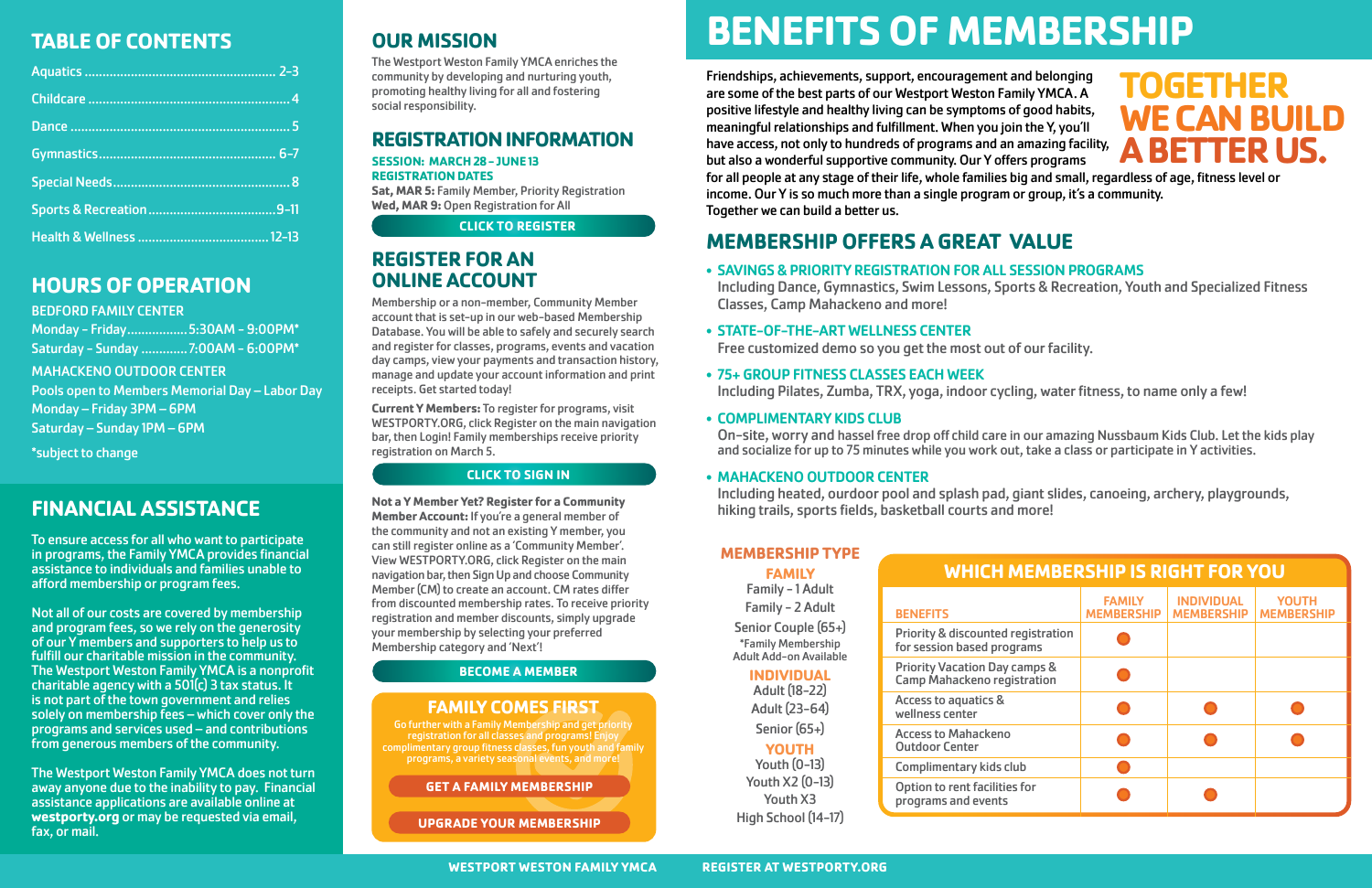# **TEEN & ADULT**

# **SCHOOL AGE STAGE 2 & 3**

**AGES:** 6-12

|                         | <b>DURATION: 45 minutes</b>   |
|-------------------------|-------------------------------|
| <b>MON</b>              | 3:45PM, 5:25PM                |
| TUE                     | 3:45PM, 4:35PM                |
| WED                     | 3:45PM, 4:35PM                |
| THU                     | 3:45PM, 5:25PM                |
| <b>SAT</b>              | 9:20AM, 11:50AM               |
| <b>SUN</b>              | 8:45AM, 10:25AM               |
|                         | M: MON, TUE, WED, THU - \$260 |
| <b>SAT, SUN - \$234</b> |                               |
|                         |                               |

Students will focus on body position and control, directional change and forward movement. Will learn how to swim to safety form a longer distance. Rhythmic breathing and integrated arm and leg action.

## **SCHOOL AGE STAGE 4 AGES:** 6-12

| <b>DURATION: 45 minutes</b> |                                                                             |
|-----------------------------|-----------------------------------------------------------------------------|
| <b>MON</b>                  | 3:45PM, 4:35PM                                                              |
| TUE                         | 3:45PM, 5:25PM                                                              |
| WED                         | 3:45PM, 5:25PM                                                              |
| THU                         | 3:45PM, 4:35PM                                                              |
| SAT                         | 8:30AM, 10:10AM                                                             |
| 11:00AM                     |                                                                             |
| SUN                         | 9:35AM, 11:15AM                                                             |
|                             | M: MON, TUE, WED, THU - \$260                                               |
| <b>SAT, SUN - \$234</b>     |                                                                             |
|                             | Students will develop stroke technique<br>in front crawl and back crawl and |
|                             |                                                                             |

**DURATION: 45 minutes<br>MON 4:35PM** MON 4:35PM<br>TUE 5:25PM 5:25PM WED 4:35PM THU 5:25PM SAT 11:20AM SUN 9:35AM, 11:15AM **M:** MON, TUE, WED, THU - \$260

in front crawl and back crawl and learn breaststroke kick and butterfly kick. Water safety is enforced through treading water and elementary backstroke.

# **SCHOOL AGE STAGE 5**

**AGES:** 6-12

**DURATION:** 45 minutes MON 5:25PM TUE 4:35PM<br>
WED 4:35PM 4:35PM, 5:25PM THU 4:35PM SAT 10:30AM SUN 8:45AM, 10:25AM **M:** MON, TUE, WED, THU - \$260

SAT, SUN - \$234

Students will work on stroke technique and learn all major competitive strokes. The emphasis on water safety continues through treading and sidestroke.

# **SCHOOL AGE STAGE 6**

**AGES:** 6-12

SAT, SUN - \$234

Students will refine stroke technique on all major strokes, learn about competitive swimming and discover how to incorporate swimming into a healthy lifestyle.

#### **M:** Member **CM:** Community Member

# **SCHOOL AGE**

## **2 NO CLASS 4/15-4/17, 5/30 WESTPORT WESTON FAMILY YMCA REGISTER AT WESTPORTY.ORG 3**

# **YMCA AQUATIC CLUB**

**AGES:** 10-15 **DURATION: 45 minutes<br>MON 4:35PM** MON 4:35PM<br>
WED 5:25PM 5:25PM **M:** \$260

**AGES:** 3-5 **DUI**<br>MO

> This class is more than just swimming! For teens who have finished Stage 6 and are not interested in joining a swim team, but want to continue to incorporate swimming into a healthy lifestyle. We will cover all strokes and include other aquatic activities and sports, such as water polo, synchro, canoeing, aquatic safety, pre-lifeguard skills and more! Limited capacity of 6/ class. Director's Approval is needed.

## **ADULT BEGINNER SWIM INSTRUCTION AGES:** 18+

**DURATION:** 45 minutes  $6:00PM$ **M:** \$260

Swim class for adults who want to learn to swim. Beginners skills and stroke development covered.

Questions? Learn more about our Aquatics Program at **WESTPORTY.ORG** or contact **Josephine Rojas**

(P) 203.221.8390 (E) jrojas@westporty.org

# **STAGE A: WATER DISCOVERY**

**AGES:** 6-17 months

| <b>DURATION: 30 minutes</b> |           |  |
|-----------------------------|-----------|--|
| <b>TUE</b>                  | 10:10 AM  |  |
| WED                         | 9:35AM    |  |
| <b>FRI</b>                  | 9:35AM    |  |
| <b>SAT</b>                  | 9:20AM    |  |
| <b>SUN</b>                  | $9:55$ AM |  |
| <b>M: TUE, WED - \$230</b>  |           |  |
| FRI, SAT, SUN - \$207       |           |  |

Parent is guided by instructor to learn to swim cues to assist their child in learning basic beginner skills.

# **STAGE B: WATER EXPLORATION**

| <b>AGES: 18-36 months</b>   |           |  |
|-----------------------------|-----------|--|
| <b>DURATION: 30 minutes</b> |           |  |
| TUE                         | 9:35AM    |  |
| WED                         | 10:10 AM  |  |
| <b>FRI</b>                  | 10:10 AM  |  |
| <b>SAT</b>                  | $9:55$ AM |  |
| <b>SUN</b>                  | $9:20$ AM |  |
| M: TUE, WED - \$230         |           |  |
| FRI, SAT, SUN - \$207       |           |  |
|                             |           |  |

Child is comfortable in the water with parent and learning swim cues from instructor.

#### **PRESCHOOL STAGE 1 AGES:** 3-5

| AULSX 3-3                   |                                             |
|-----------------------------|---------------------------------------------|
| <b>DURATION: 30 minutes</b> |                                             |
| <b>MON</b>                  | 1:30PM, 2:40PM, 3:10PM                      |
|                             | 3:45PM, 4:20PM                              |
| <b>TUE</b>                  | 9:35AM, 2:40PM, 3:10PM                      |
|                             | 4:20PM, 5:30PM                              |
| WED                         | 10:45AM, 2:05PM, 3:10PM,                    |
|                             | $4:55$ PM                                   |
| THU                         | 2:05PM, 2:40PM, 3:45PM                      |
|                             | 4:20PM, 5:30PM                              |
| <b>FRI</b>                  | 11:00AM                                     |
| <b>SAT</b>                  | 9:20AM, 9:55AM, 11:05AM                     |
| <b>SUN</b>                  | 8:45AM, 10:30AM,                            |
| 11:40AM                     |                                             |
|                             | M: MON, TUE, WED, THU - \$230               |
| FRI, SAT, SUN - \$207       |                                             |
|                             | Children with little to no experience, will |
|                             | not go under water voluntarily.             |

# **PRESCHOOL STAGE 2**

**PARENT/CHILD**

# **PRESCHOOL STAGE 3**

| <b>DURATION: 30 minutes</b>                 |                         |  |
|---------------------------------------------|-------------------------|--|
| <b>MON</b>                                  | 1:30PM, 2:05PM, 3:10PM  |  |
|                                             | 4:20PM, 5:30PM          |  |
| <b>TUE</b>                                  | 10:10AM, 2:05PM, 3:10PM |  |
|                                             | 3:45PM, 4:20PM, 4:55PM  |  |
| WED                                         | 9:35AM, 10:10AM, 2:05PM |  |
|                                             | 2:40PM, 3:45PM, 4:20PM  |  |
|                                             | 5:30PM                  |  |
| <b>THU</b>                                  | 2:40PM, 3:10PM, 4:55PM  |  |
| <b>SAT</b>                                  | 8:45AM, 9:55AM, 10:30AM |  |
|                                             | 11:05AM, 12:15PM        |  |
| <b>SUN</b>                                  | 8:45AM, 9:20AM, 10:30AM |  |
|                                             | 11:05AM, 11:40AM        |  |
| M: MON, TUE, WED, THU - \$230               |                         |  |
| <b>SAT, SUN - \$207</b>                     |                         |  |
| Child who is comfortable in the water.      |                         |  |
| Cannot float on front or back on their own. |                         |  |
| <b>CLICK TO REGISTER</b>                    |                         |  |

**AGES:** 3-5 **DURATION:** 30 minutes MON 2:05PM, 3:45PM, 4:55PM TUE 10:45AM, 2:40PM, 3:45PM 4:55PM, 5:30PM WED 2:40PM, 3:10PM, 5:30PM THU 2:05PM, 3:10PM, 3:45PM 4:55PM FRI 10:30AM<br>
SAT 8:45AM 8:45AM, 9:20AM, 10:30AM 11:40AM SUN 9:20AM, 9:55AM, 11:05AM **M:** MON, TUE, WED, THU - \$230 FRI, SAT, SUN - \$207 Child who is starting to swim 2-3 paddle strokes. This level will work on swimming 10 yards on their front and back.

# **PRESCHOOL STAGE 4**

**AGES:** 3-5 **DURATION: 30 minutes<br>MON 2:40PM, 4:** 2:40PM, 4:55PM TUE 2:05PM WED 4:20PM<br>THU 5:30PM 5:30PM SAT 11:40AM SUN 9:55AM **M:** MON, TUE, WED, THU - \$230 SAT, SUN - \$207 Can swim 10-15 yards of front crawl and backstroke.

# **PRESCHOOL**



# **AQUATICS**

### **[CLICK TO REGISTER](https://ops1.operations.daxko.com/Online/3082/ProgramsV2/Search.mvc?program_id=TMP82727)**

### **[CLICK TO REGISTER](https://ops1.operations.daxko.com/Online/3082/ProgramsV2/Search.mvc?program_id=TMP77416)**

**[CLICK TO REGISTER](https://ops1.operations.daxko.com/Online/3082/ProgramsV2/Search.mvc?program_id=TMP81690)**

**[CLICK TO REGISTER](https://ops1.operations.daxko.com/Online/3082/ProgramsV2/Search.mvc?program_id=TMP82753)**

# **[CLICK TO REGISTER](https://ops1.operations.daxko.com/Online/3082/ProgramsV2/Search.mvc?program_id=TMP82742)**



# **[CLICK TO REGISTER](https://ops1.operations.daxko.com/Online/3082/ProgramsV2/Search.mvc?program_id=TMP82739)**





# **[CLICK TO REGISTER](https://ops1.operations.daxko.com/Online/3082/ProgramsV2/Search.mvc?program_id=TMP77452)**

**[CLICK TO REGISTER](https://ops1.operations.daxko.com/Online/3082/ProgramsV2/Search.mvc?program_id=TMP77456)**



**[CLICK TO REGISTER](https://ops1.operations.daxko.com/Online/3082/ProgramsV2/Search.mvc?program_id=TMP105767)**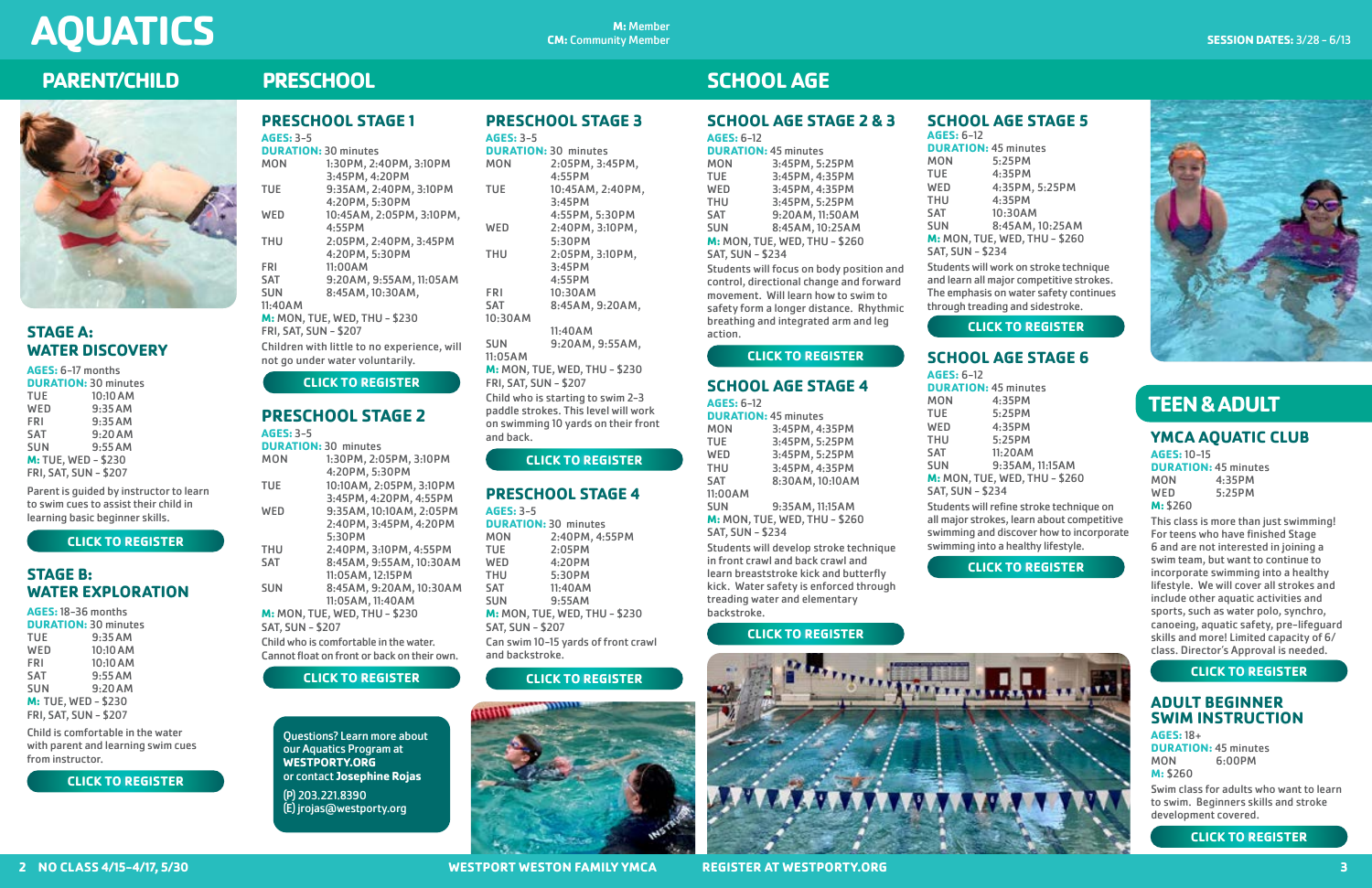# **ADULT LYRICAL JAZZ**

**AGES:** 18+ **DATES:** 3/30 - 6/8 WED 7:30PM - 8:30PM **M:** \$253

**AGES:** 18+ **DATES:** 3/29 - 6/7  $7:00PM - 8:00PM$ 

This beginner level class incorporates the expressive movement of Lyrical with the sharp, yet fluid motions of Jazz. Class starts with a lenghty warm up/stretch, followed by traveling steps across the floor, and finishes with choreography that is added to each week.

## **HIP HOP**

**M:** \$253

Hip Hop is a fun, energetic form of dancing and is an ideal way to express one's creativeness and personal style. Class begins with a lengthy warm up/ strech and conditioning, followed by choreography with new moves added to the dance each week.

# **PARENT/CHILD CREATIVE DANCE**

**AGES:** 18 months - 2 years **DATES:** 3/29 - 6/7<br>TUE 9:45A  $9:45AM - 10:30AM$ **M:** \$253

**AGES:** 2 - 3 years **DATES:** 3/30 - 6/8 WED 9:45AM - 10:30AM **M:** \$253

For tots and a grown-up (mom, dad, grandparent, or caretaker) to experience their first dance class. Children will learn gross motor skills, hand/eye coordination, left and right, all while having fun through dance games and songs!

> **AGES:** 3 **DATES:** 1/4 - 6/8 2:00PM - 3:00PM

**AGES:** 4 **DATES:** 1/4 - 6/7  $2:00PM - 3:00PM$ 

# **CREATIVE MOVEMENT**

**AGES:** 5-6 **DATES:** 1/4 - 6/8 5:30PM - 6:30PM

**AGES:** 2-4 **DATES:** 3/31 - 6/9  $2:30PM - 3:15PM$ **M:** \$253

**BALLET/TAP**<br>AGES: 3 DATES **M:** \$483<br>**AGES:** 4 **M: \$483<br>AGES: 5-6 M:** \$483

**AGES:** 3-5 **DATES:** 1/4 - 6/7 4:15PM - 5:15PM

**M:** \$483 **TAP**<br>AGES: 9+

**AGES:** 9+ **DATES:** 1/4 - 6/8  $6:45PM - 7:30PM$  **AGES:** 9+ **DATES:** 1/4 - 6/9 4:30PM - 5:30PM

A more advanced Creative Dance class, Creative Movement incorporates introductory ballet steps and basic locomotor movement.

## **TUTUS & TIARAS**

**DATES:**  $1/4 - 6/7$ TUE 5:30PM - 6:30PM

**AGES:** 2-4 **DATES:** 4/2 - 6/11 9:30AM - 10:15AM 10:30AM - 11:15AM

**MOVERS/SHAKERS**<br>AGES: 4-6 DATES: 1/4 - 6/8 **AGES:** 4-6 **DATES:** 1/4 - 6/8 4:30PM - 5:30PM **M:** \$483

#### **M:** \$253

A gentle introduction to Ballet with a focus on imagination and creative movement.

## **BEGINNER BALLET**

**AGES:** 7+ **DATES:** 3/28 - 6/13  $5:00PM - 6:00PM$ **M:** \$253

**AGES:** 6 weeks to 12 years old MON - FRI 8:00AM - 12:00PM, 4:30-7:30PM 8:00AM - 12:00PM<br>CM: \$10 **FAMILY: FREE** 

Dancers will work on proper positioning of the arms and feet while learning basic Ballet technique and terminology.

**JUMPIN' JAMS**

**AGES:** 3-5 **DATES:** 4/2 - 6/11 SAT 11:30AM - 12:15PM

**M:** \$253

Little ones will move and groove while learning basic jazz and locomotor movement.

# **STORYBOOK BALLET**

**AGES:** 3-5 **DATES:** 4/1 - 6/10 FRI 3:30PM - 4:15PM

**M:** \$253

Along with learning Ballet technique, stories are read and come to life through dancing and creative movement!



# **INFANT & TODDLERS**



**Questions?** Learn more about our Dance Program at **WESTPORTY.ORG** or contact **Alison Ligi** (P) 203.571.6039 | (E) aligi@westporty.org

# $\overline{\mathbf{o}}$ **DID YOU KNOW?**

# **ADULT DANCE**

# **PERFORMANCE GROUPS**

**TAP/JAZZ**

**K** Thanks to the Kids Club my husband **and I get to workout together on the weekends in the new Zone! Our two kids love doing all the activities offered and the staff are fantastic.**

**M:** \$483

**JAZZ M:** \$483

# **JAZZ FUNK**

**AGES:** 6-9 **DATES:** 1/4 - 6/8 5:30PM - 6:30PM **M:** \$483

**LYRICAL**

**M:** \$483

# **AFTERSCHOOL CHILD CARE**

**GRADES:** K-5 **DATES:** 8/31/2021 - 6/17/2022 **TIME:** End of School Day - 6:00PM **3 DAYS:** \$505/month **4 DAYS:** \$565/month **5 DAYS:** \$630/month

For students attending Westport Public Schools. Students are transported via YMCA Buses and District Buses to the Westport YMCA Bedford Center where they may enjoy a variety of activities, homework help, and more by YMCA staff. Program follows Westport Public Schools calendar, including scheduled early dismissals.

# **KIDS CLUB**

We provide up to 75 minutes of supervised care for your child in a safe, enriching through non-structured, age-appropriate play activities so your little once can develop social skills while you participate in at activities at the Y, exercise or take a class.

# **REGISTERING FOR CHILD CARE & VACATION DAY CAMPS**

**REGISTER ONLINE AT WESTPORTY.ORG**

- Register online early as space is limited. Children must be registered at least 1 week prior to starting.
- Registration form, payment, current health form, all health forms and applicable medication information required to complete registration.

# **FAMILY MEMBERSHIP BENEFIT**

When you participate in our After School Child Care program, our Y Child Care Staff will deliver your child to any additional Y programs they are enrolled in! If their class ends before 6PM, they will be picked up and brought back to the After School Child Care program.

# **VACATION DAY CAMPS**

**GRADES:** K-5 **DATES:** 4/15, 4/18, 4/19, 4/20, 4/21, 4/22 **TIME:** 7:30AM - 6:00PM **M:** \$115/day **C:** \$145/day

Located at the Westport Weston Family YMCA, Vacation Day Camps are a great way to stay active and have fun in a safe environment during school year vacations and days off. Each vacation day consists of arts and crafts, physical activities in the gym or outdoors at the Mahackeno Outdoor Center, a snack, and swimming.

# **SCHOOL AGE CHILD CARE**

# **CHILD CARE**

- Chevaun, Family Member

**Questions?** Learn more about our Child Care Program at **WESTPORTY.ORG** or contact **Maria Chatman** (P) 203.571.6044 (E) mchatman@westporty.org



**M:** Member

**CM:** Community Member

**[CLICK TO REGISTER](https://operations.daxko.com/Online/3082/ProgramsV2/Search.mvc?program_id=CC21386908&)**

# **[CLICK TO REGISTER](https://ops1.operations.daxko.com/Online/3082/ProgramsV2/Search.mvc?program_id=TMP16521)**



**[CLICK TO REGISTER](https://ops1.operations.daxko.com/Online/3082/ProgramsV2/Search.mvc?program_id=TMP16521)**

**[CLICK TO REGISTER](https://ops1.operations.daxko.com/Online/3082/ProgramsV2/OfferingDetails.mvc?program_id=TMP16675&offering_id=SES2859086)**

**[CLICK TO REGISTER](https://ops1.operations.daxko.com/Online/3082/ProgramsV2/OfferingDetails.mvc?program_id=TMP80491&offering_id=SES2859088)**

## **[CLICK TO REGISTER](https://ops1.operations.daxko.com/Online/3082/ProgramsV2/OfferingDetails.mvc?program_id=TMP16521&offering_id=SES2859508)**

**[CLICK TO REGISTER](https://ops1.operations.daxko.com/Online/3082/ProgramsV2/OfferingDetails.mvc?program_id=TMP16645&offering_id=SES2859089)**

## **[CLICK TO REGISTER](https://ops1.operations.daxko.com/Online/3082/ProgramsV2/OfferingDetails.mvc?program_id=TMP16675&offering_id=SES2859085)**

**[CLICK TO REGISTER](https://ops1.operations.daxko.com/Online/3082/ProgramsV2/Search.mvc?program_id=TMP16521)**

**[CLICK TO REGISTER](https://ops1.operations.daxko.com/Online/3082/ProgramsV2/OfferingDetails.mvc?offering_id=SES2833570&program_id=TMP16645)**

**[CLICK TO REGISTER](https://ops1.operations.daxko.com/Online/3082/ProgramsV2/OfferingDetails.mvc?program_id=TMP16645&offering_id=SES2833589)**

### **[CLICK TO REGISTER](https://ops1.operations.daxko.com/Online/3082/ProgramsV2/OfferingDetails.mvc?program_id=TMP16675&offering_id=SES2833593)**

#### **[CLICK TO REGISTER](https://ops1.operations.daxko.com/Online/3082/ProgramsV2/OfferingDetails.mvc?program_id=TMP16675&offering_id=SES2833582)**

# **[CLICK TO REGISTER](https://ops1.operations.daxko.com/Online/3082/ProgramsV2/OfferingDetails.mvc?program_id=TMP16521&offering_id=SES2833573)**

# **[CLICK TO REGISTER](https://ops1.operations.daxko.com/Online/3082/ProgramsV2/OfferingDetails.mvc?program_id=TMP16675&offering_id=SES2833578)**

## **[CLICK TO REGISTER](https://ops1.operations.daxko.com/Online/3082/ProgramsV2/Search.mvc?category_ids=CAT2575980)**

# **[LEARN MORE](https://westporty.org/y-kids-club/)**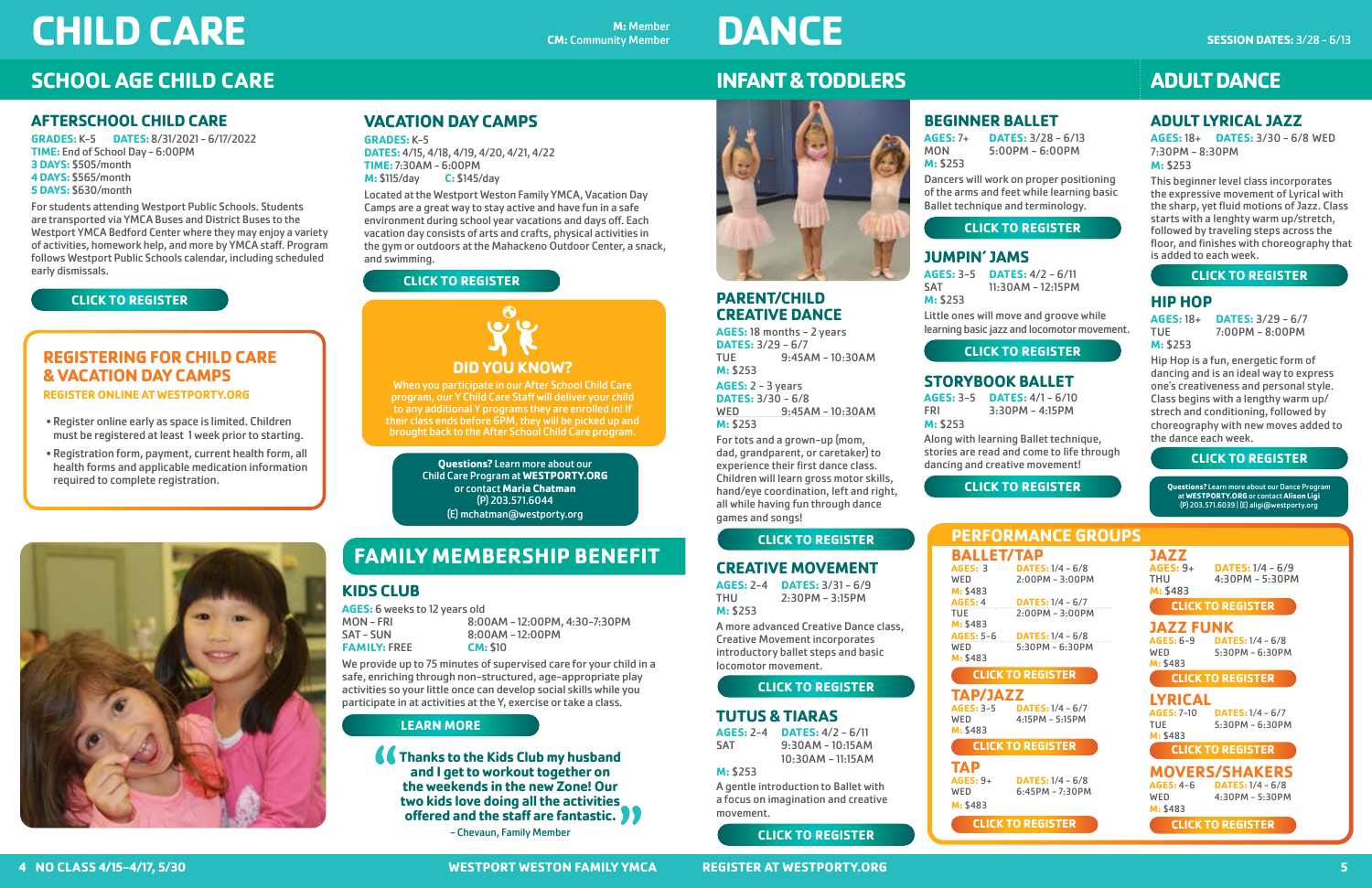## **INTERMEDIATE**

**DATES:** 3/31 - 6/11\*<br>THU 4: 4:00PM - 6:00PM SAT 1:00PM - 3:00PM **M:** THU - \$475 | SAT - \$432 \*No class April 9, 21, 23

# **ADVANCED**

**DATES:** 3/30 - 6/8\* 4:15PM - 6:15PM **M:** \$475 \*No class April 20

## **TEEN TUMBLING**

Participants work on floor, balance beam, uneven bars and vaulting skills and are grouped according to ability. Gymnasts must wear leotards.

# **PRESCHOOL GYMNASTICS**

| <b>AGES: 3-4</b> | <b>DATES:</b> $3/28 - 6/12^*$ |
|------------------|-------------------------------|
| <b>MON</b>       | $1:15PM - 2:00PM$             |
| <b>MON</b>       | $2:15PM - 3:00PM$             |
| <b>TUE</b>       | $2:00PM - 2:45PM$             |
| WED              | $1:30PM - 2:15PM$             |
| WED              | 2:30PM - 3:15PM               |
| <b>THU</b>       | $1:30PM - 2:15PM$             |
| <b>THU</b>       | $2:30PM - 3:15PM$             |
| <b>FRI</b>       | $1:00PM - 1:45PM$             |
| <b>FRI</b>       | $2:00PM - 2:45PM$             |
| M: \$268         |                               |

\*No class April 15-24, May 30

# **COMBO BEGINNER & ADVANCED BEGINNER**

**AGE:** 4-5 **DATES:** 3/28 - 6/10<br>MON 3:00PM - 4:00PM MON 3:00PM - 4:00PM<br>TUE 3:00PM - 4:00PM TUE 3:00PM – 4:00PM<br>FRI 3:00PM – 4:00PM  $3:00$ PM - 4:00PM **M:** \$260

| <b>AGES: 5-11</b> | <b>DATES: <math>3/28 - 6/12^*</math></b> |
|-------------------|------------------------------------------|
| MON               | $4:10PM - 5:10PM$                        |
| MON               | $5:20PM - 6:20PM$                        |
| <b>TUE</b>        | $4:10PM - 5:10PM$                        |
| <b>TUE</b>        | $5:20PM - 6:20PM$                        |
| FRI               | $4:10PM - 5:10PM$                        |
| <b>SUN</b>        | $9:30AM - 10:30AM$                       |
| <b>SUN</b>        | $10:40AM - 11:40AM$                      |
| <b>SUN</b>        | 11:45AM - 12:45PM                        |
| <b>SUN</b>        | 12:50PM - 1:50PM                         |
| M: \$323          |                                          |

\*No class April 15-24, May 30

# **BOYS BEGINNER**

**AGES:** 5-11 **DATES:** 4/1 - 6/10 FRI 5:10PM - 6:10PM **M:** \$323

Skills on the floor, trampoline, rings, vault, bar, tumble trak and more.

# **TRAMPOLINE & TUMBLE**

**AGES:** 6+ **DATES:** 4/3 - 6/12\* SUN 9:30AM - 10:30AM **M:** \$260 Learn to jump, spin, flip and tumble with ease! All skill levels are welcome from beginner to the most advanced.

\*No class April 17, 24

# **TODDLER ADVENTURE GYM**

**AGES:** 6 months - 7 years **DATES:** 1/3 - 6/17 MON-FRI 9:00AM - 11:00AM **M:** \$10 **C:** \$12

Open play. Children must participate with parent or caregiver. Masks may be required. This is open to Members and community members.

\*May 30

**DATES:** 3/9 - 6/7\*<br>TUE/THU **M:** \$820 \*No class April 19, 21

**DATES:** 1-3 **DATES:** 3/28 - 6/6\* MON 5:00PM - 6:30PM<br>WED 5:00PM - 6:30PM 5:00PM - 6:30PM

# **LITTLE NINJAS**

The beginner version of our Ninjastics class, Little Ninjas introduces young students to a variety of fun and safe Ninja Warrior activities and basic gymnastic exercises!

\*No class April 15-24, May 30

**M:** 5+ **DATES:** 3/13, 4/3, 5/15<br>SUN 9:00AM – 10:30AM **M:** \$45

9:00AM - 10:30AM

# **NINJASTICS**

**AGES:** 6-12 **DATES:** 4/2 - 6/11\* 2:30PM - 3:30PM SAT 3:45PM - 4:45PM **M:** \$ 237

This co-ed Ninja & Gymnastics program is the best of both worlds! Combination of Ninja Warrior activities with fundamental gymnastics exercises. Combine fitness and obstacle training using the rope, cargo net, rings, trampoline, tumble trak etc. Add introductory training on a variety of gymnastic apparatus. The goal is to have a blast with challenging obstacle courses, introduce flips and tricks! \*No class April 9, 23

# **GYMNASTICS CALCOMORPHICIPS CALCOMORPHICIPS CALCOMORPHICIPS**

**GRADES:** 6-12 **DATES:** 3/30 - 6/8\* WED 6:30PM - 8:30PM **M:** \$475 \*No class April 20 **[CLICK TO REGISTER](https://ops1.operations.daxko.com/Online/3082/ProgramsV2/OfferingDetails.mvc?program_id=TMP16555&offering_id=SES2858558)**

# **YOUTH GYMNASTICS**

# **6 NO CLASS 4/15, 4/17-4/24, 5/30 WESTPORT WESTON FAMILY YMCA REGISTER AT WESTPORTY.ORG 7**



**COST:** \$85/hour \$155/Semi Private (2 children) \$45/30 minutes

Contact Megan Willett to schedule a private lesson at 203-226-8981 ext. 132



Questions? Learn more about our Gymnastics Program at **WESTPORTY.ORG** or contact **Megan Willett** (P) 203.226.8981 ext.132 (E) gymnastics@westporty.org

# **GYMNASTICS MAKEUP CLASS POLICY**

No refunds or credits for classes missed, unless the YMCA cancels a class and provides a makeup. Read the full Makeup Class Policy at **WESTPORTY.ORG**

# **PRE-COMPETITIVE TEAM**

# **TNT HOT SHOTS**

**M:** \$325

Girls in these select groups will work levels 1-3 of the USA Gymnastics system. Gymnasts will be provided the opportunity to aquire skills necessary to compete as a future Level 3 while working on physical and mental strength as well as flexibility, discipline and work ethic. \*No class April 18, 20, May 30

# **CARTWHEEL CLINIC**

**AGES:** 4+ **DATES:** 3/13, 4/3, 5/15 SUN 10:30AM - 12:00PM **M:** \$45

# **SESSION DATES:** 3/28 - 6/13 **VACATION DAY [GYMNASTIC CAMPS](https://ops1.operations.daxko.com/Online/3082/ProgramsV2/Search.mvc?keywords=&program_id=TMP103290&expanded=categories%2Clocations)**

Learn your cartwheel or just clean them up! Stations and drills.

#### **BACK HANDSPRING CLINIC M:** 5+ **DATES:** 3/13, 4/3, 5/15

SUN 9:00AM - 10:30AM

**M:** \$45

Coaches will set up stations, circuit of drills and progression skills. Must have a clean round off and standing back bend

kick over.

4:15PM - 6:15PM

# **INVITE ONLY CLASSES**

# **SUNDAY GYMNASTICS CLINICS**

# **APRIL BREAK CAMP**

**AGE:** 5+ **DATES:** 4/18, 4/19, 4/20 MON, TUE, WED 12:00PM - 3:00PM **M:** \$50/day

Lots of gymnastics a craft and games. Bring a snack , drink and water bottle.

Must have a cartwheel and a standing backbend. **[CLICK TO REGISTER](https://ops1.operations.daxko.com/Online/3082/ProgramsV2/Search.mvc?keywords=&program_id=TMP91230&expanded=categories%2Clocations)**



# **JOIN OUR TEAM!**

Realize your leadership potential and to discover a career that is so much more than a job. Have fun, learn new skills, and develop meaningful relationships that will benefit you and your family for years to come.

Part-time | Full-time | Seasonal

CHECK OUR OUR FULL LISTING OF OPPORTUNITIES AT **WESTPORTY.ORG**

# **[CLICK TO REGISTER](https://ops1.operations.daxko.com/Online/3082/ProgramsV2/Search.mvc?program_id=TMP16536)**

# **[LEARN MORE](https://westporty.org/programs-services/dance-gymnastics/developmental/)**

**[CLICK TO REGISTER](https://ops1.operations.daxko.com/Online/3082/ProgramsV2/OfferingDetails.mvc?program_id=TMP16555&offering_id=SES2858571)**

**[CLICK TO REGISTER](https://ops1.operations.daxko.com/Online/3082/ProgramsV2/OfferingDetails.mvc?program_id=TMP16555&offering_id=SES2858556)**

**[CLICK TO REGISTER](https://ops1.operations.daxko.com/Online/3082/ProgramsV2/OfferingDetails.mvc?program_id=TMP16555&offering_id=SES2858561)**

**[CLICK TO REGISTER](https://ops1.operations.daxko.com/Online/3082/ProgramsV2/Search.mvc?program_id=TMP16555)**

# **[CLICK TO REGISTER](https://ops1.operations.daxko.com/Online/3082/ProgramsV2/Search.mvc?keywords=&program_id=TMP66195&expanded=categories%2Clocations)**

**WALKOVER CLINIC**<br>M: 5+ DATES: 3/1

**[CLICK TO REGISTER](https://ops1.operations.daxko.com/Online/3082/ProgramsV2/Search.mvc?keywords=&program_id=TMP66197&expanded=categories%2Clocations)**

# **[LEARN MORE](https://westporty.org/about-us/job-opportunities/)**



# **[CLICK TO REGISTER](https://ops1.operations.daxko.com/Online/3082/ProgramsV2/Search.mvc?program_id=TMP16555)**

# **[CLICK TO REGISTER](https://ops1.operations.daxko.com/Online/3082/ProgramsV2/OfferingDetails.mvc?program_id=TMP16554&offering_id=SES2858335)**

**[CLICK TO REGISTER](https://ops1.operations.daxko.com/Online/3082/ProgramsV2/OfferingDetails.mvc?program_id=TMP101452&offering_id=SES2858396)**

# **[CLICK TO REGISTER](https://ops1.operations.daxko.com/Online/3082/ProgramsV2/Search.mvc?program_id=TMP101451)**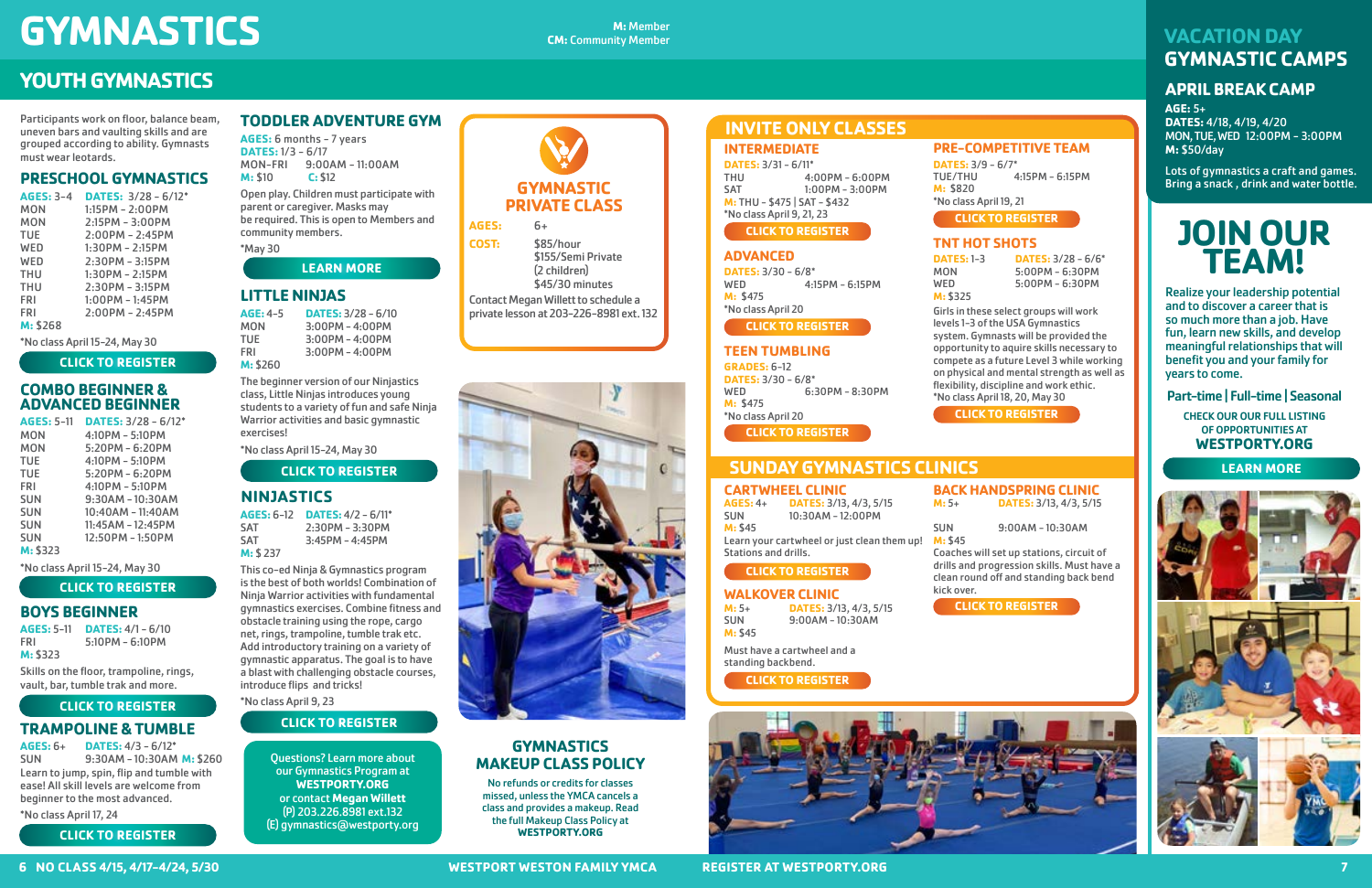# **MUSIC TOGETHER AT THE MAHACKENO OUTDOOR CENTER**

# **AGES:** 0-5 **DATES:** 3/29 - 6/11

TUE 9:30AM - 10:15AM, 10:30AM - 11:15AM 9:30AM - 10:15AM, 10:30AM - 11:15AM SAT 9:30AM - 10:15AM, 10:30AM - 11:15AM 11:30AM - 12:15PM

#### **M:** \$345 **C:** \$365

Come sing, dance and play with your child! Your child will develop the foundation they need to express themselves with music and movement while having fun with rhythmic chants, songs, instrument play, and dance. Adults must participate and learn how to support their child's musical and overall development through playful, developmentally appropriate activities and our research based, musically diverse and enriching curriculum.

 $5:15PM - 6:00PM$ **M: \$195** A program for participants

# **YOUTH ENRICHMENT**



# **BASKETBALL**

| <b>AGES: 8-18</b> | <b>DATES:</b> $3/28 - 6/13$ |
|-------------------|-----------------------------|
| <b>SAT</b>        | $10:00$ AM – $10:45$ AM     |
| M: \$140          | CM: \$195                   |

Coaches and volunteers help participants work on basic basketball skills, gross motor skills, and teamwork skills in a safe and inclusive environment.

# **SWIMMING**

| <b>AGES: 8-18</b> | <b>DATES:</b> $4/3 - 6/12$ |
|-------------------|----------------------------|
| <b>SUN</b>        | $3:00PM - 3:45PM$          |
|                   | $3:45PM - 4:30PM$          |
| <b>SUN</b>        | $4:30PM - 5:15PM$          |
| M: \$140          | CM: \$195                  |

Coaches and volunteers help participants work on learning new skills and acclimating to being in the pool.

# **TRACK**

| AGES: 8–18      | <b>DATES: <math>3/28 - 6/13</math></b> |
|-----------------|----------------------------------------|
| MON             | $5:15PM - 6:00PM$                      |
| <b>M: \$140</b> | CM: \$195                              |

with specials needs aged 8-18. Coaches and volunteers will help the participants work on all of the basic track skills in a safe an inclusive environment. Participants will work on gross motor skills and teamwork alike. Practice will be held at our Outdoor Center.

# **SPECIAL NEEDS Examinately Manufacturers CM: Community Member**

**CM:** Community Member

# **ADAPTIVE SPORTS**

**8 NO CLASS 4/15-4/17, 5/30 WESTPORT WESTON FAMILY YMCA REGISTER AT WESTPORTY.ORG 9**

# **SOCCER SHOTS EMPOWER**

**AGES:** 8-13 **DATES:** 4/1 - 6/10 FRI 5:00 - 5:45PM **M:** \$280 **CM:** \$330

Soccer Shots EMPOWER provides children with disabilities a safe place to learn and grow! It encourages social development, participation, and fun through the game of soccer.

a continuum of multisensory strategies, as we provide a progression of activities to gain confidence, balance, movement, and basic soccer skills.

Empower encourages the use of visuals and participant helpers and can be modified to accommodate children's needs. We celebrate participation, growth and having fun each week! Class takes place at our Outdoor Center.

Soccer Shots

# **ARCHERY**

| <b>GRADES: 3-4</b> | <b>DATES:</b> $4/2 - 6/11$ |
|--------------------|----------------------------|
| <b>SAT</b>         | 10:00AM - 11:00AM          |
| <b>GRADES 5-6</b>  |                            |
| <b>SAT</b>         | $11:00AM - 12:00PM$        |
| <b>GRADES 7-8</b>  |                            |
| <b>SAT</b>         | $12:00PM - 1:00PM$         |
| M: \$180           | C: \$225                   |

This class is designed for kids who are new to the organized rules of archery. We will cover the safety procedures, basic shooting technique, and beginner equipment care using a variety of shooting games. Class takes place at our archery range located on our Outdoor Center.

# **FLAG FOOTBALL**

| <b>GRADES: 3-5</b> | <b>DATES: 4/1</b> |
|--------------------|-------------------|
| FRI                | $4:30PM - 5$      |
| M: \$180           | C: \$225          |

 $-6/10$ i:30PM

Learn the basics of football in a safe, fun atmosphere. Teamwork, good sportsmanship and skill development are the hallmarks of the program. Program lead by Staples High School's Coach Jefferson Kitt. Class takes place at our Outdoor Center.

# **SPORTS & RECREATION**

# **YOUTH CLASSES**

# **PINT SIZE BASKETBALL**

**GRADES:** K-2 **DATES:** 3/28 - 6/13



MON 4:30PM - 5:30PM **M:** \$190 **C:** \$250 For boys and girls Grades K-2. Join YMCA Youth Sports Staff for a skills based basketball class. Gross motor skills and the fundamentals of basketball are the focus for all participants. This class will be held on the outdoor basketball court.

# **SHOOTING CLINIC**

**GRADES:** 5-8 **DATES:** 4/1 - 6/10 4:30PM - 5:30PM **M:** \$180 **C:** \$225 Shooting clinic for grades 5-8. YMCA Sports Staff will oversee the program. Class will take place on the outdoor basketball court.

# **STREET HOCKEY**

**GRADES:** 3-5 **DATES:** 3/29 - 6/7 TUE 4:30PM-5:30PM

**M:** \$190 **C:** \$250

Come learn the basics of Hockey on our outdoor center court. Learn stick handling, passing and shooting. Get to know all the rules and play a game every week. Make sure to wear sneakers.



**Make A Difference**

**VOLUNTEER AT OUR Y!** We are an organization enriched by the community we serve. We are always looking for new volunteers to enrich and help with our special needs programs. People who want to spend some time helping kids and young adults learn new skills in a safe and fun environment. WAYS YOU CAN HELP TO BETTER OUR SPECIAL NEEDS PROGRAM THROUGH VOLUNTEERING:

• Help with Adapative Sports • Help with Social Events

• Camp Cares Volunteer Opportunities

**[CLICK TO REGISTER](https://ops1.operations.daxko.com/Online/3082/ProgramsV2/Search.mvc?keywords=&program_id=TMP91915&expanded=categories%2Clocations)**

## **[CLICK TO REGISTER](https://ops1.operations.daxko.com/Online/3082/ProgramsV2/OfferingDetails.mvc?program_id=TMP104254&offering_id=SES2858922)**

#### **[CLICK TO REGISTER](https://ops1.operations.daxko.com/Online/3082/ProgramsV2/OfferingDetails.mvc?program_id=TMP78100&offering_id=SES2858930)**

**[CLICK TO REGISTER](https://ops1.operations.daxko.com/Online/3082/ProgramsV2/OfferingDetails.mvc?program_id=TMP95871&offering_id=SES2859272)**

#### **[CLICK TO REGISTER](https://ops1.operations.daxko.com/Online/3082/ProgramsV2/Search.mvc?category_ids=TAG30851)**

**[CLICK TO REGISTER](https://ops1.operations.daxko.com/Online/3082/ProgramsV2/Search.mvc?category_ids=TAG30851)**



**[CLICK TO REGISTER](https://ops1.operations.daxko.com/Online/3082/ProgramsV2/Search.mvc?category_ids=TAG30851)**

**[FIND OUT MORE](https://westporty.org/programs-services/special-needs/)**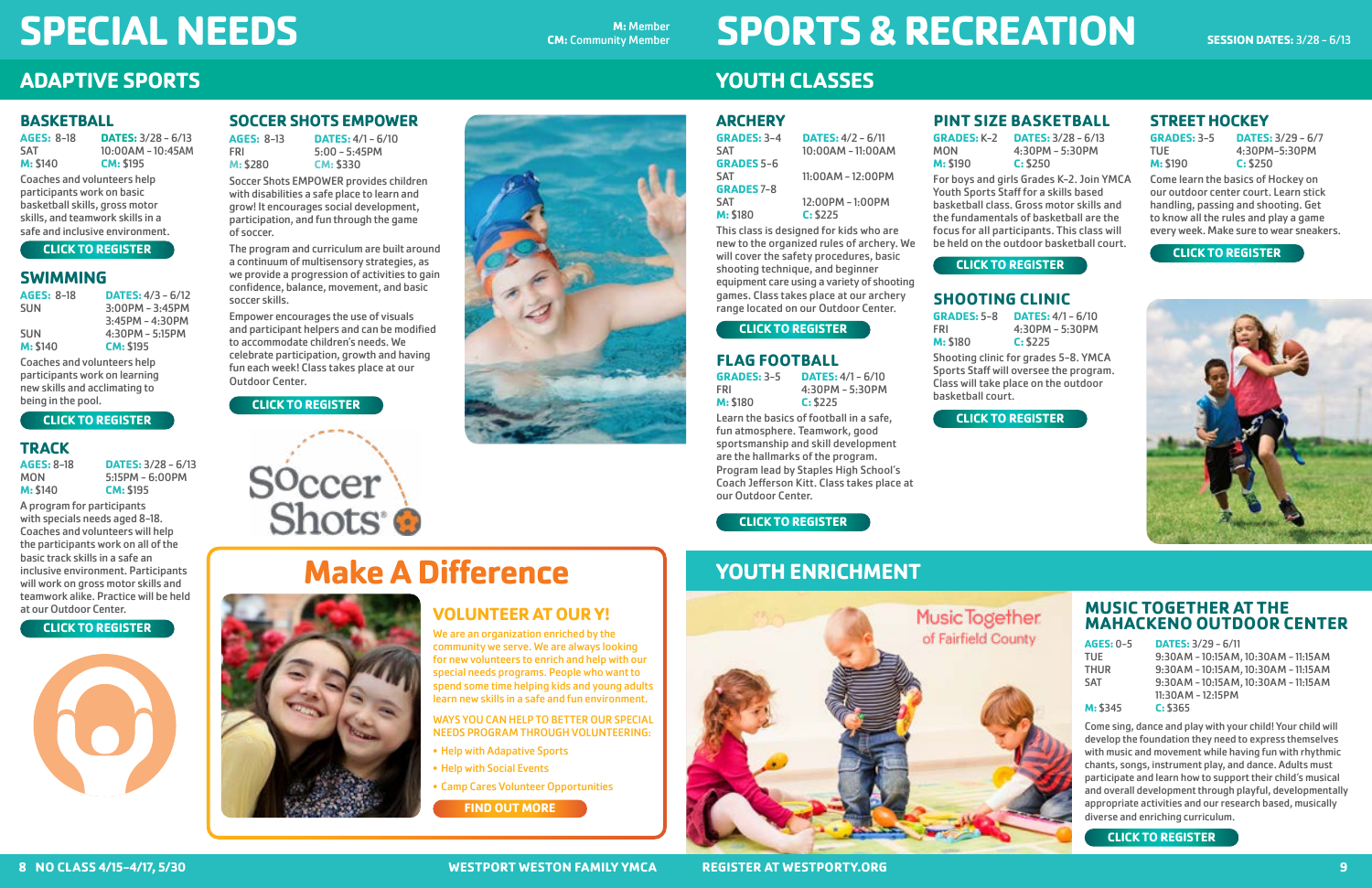# **MINI SOCCER SHOTS**

| <b>AGES: 2</b>           | <b>DATES:</b> $3/29 - 6/7$ |
|--------------------------|----------------------------|
| TUE.                     | 3:30PM                     |
| <b>SUN</b>               | 9:45AM                     |
| M: TUE-\$280   SUN-\$250 |                            |
| C: TUE-\$330   SUN-\$300 |                            |

Soccer Shots is an engaging childrens soccer program with a focus on character development. Our caring team positively impacts children's lives on and off the field through best-in-class coaching, curriculum and communication. Class takes place at our Outdoor Center.

# **CLASSIC SOCCER SHOTS**

| <b>AGES: 3-5</b>         | <b>DATES: <math>3/29 - 6/7</math></b> |
|--------------------------|---------------------------------------|
| TUE.                     | 4:15PM                                |
| <b>SUN</b>               | 10:30AM                               |
| M: TUE-\$280   SUN-\$250 |                                       |
| C: TUE-\$330   SUN-\$300 |                                       |

Soccer Shots is an engaging childrens soccer program with a focus on character development. Our caring team positively impacts children's lives on and off the field through best-in-class coaching, curriculum and communication. Class takes place at our Outdoor Center.

# **PREMIER SOCCER SHOTS**

| AGES: 6-8                | <b>DATES: <math>3/29 - 6/7</math></b> |
|--------------------------|---------------------------------------|
| TUE.                     | 5:15PM                                |
| <b>SUN</b>               | 11:15AM                               |
| M: TUE-\$280   SUN-\$250 |                                       |
| C: TUE-\$330   SUN-\$300 |                                       |

Soccer Shots is an engaging childrens soccer program with a focus on character development. Our caring team positively impacts children's lives on and off the field through best-in-class coaching, curriculum and communication. Class takes place at our Outdoor Center.

# **SPORTS & RECREATION CM: Community Member**

**CM:** Community Member

# **YOUTH CLASSES**

# **FENCING**

| <b>GRADES: K-2</b> | <b>DATES:</b> $4/1 - 6/10$ |
|--------------------|----------------------------|
| FRI                | $4:30PM - 5:30PM$          |
| M: \$325           | C: \$385                   |
| <b>GRADES: 3-5</b> | <b>DATES:</b> $4/1 - 6/10$ |
| FRI                | $5:30PM - 7:00PM$          |
| M: \$385           | C: \$485                   |

Balance footwork and blade control are the fundamentals taught in these ageappropriate classes. Class is led by Coach Phil of Candlewood Fencing.

# **ADULT SPORTS & RECREATION**

# **KARATE PRE-K**

| AGES: 3–5       | <b>DATES:</b> $3/30 - 6/8$ |
|-----------------|----------------------------|
| WED             | 1:30PM - 2:30PM            |
| <b>M: \$200</b> | C: \$255                   |

**AGES:**18+ **DATES:**1/2 - 12/31 **M: \$375** 

Karate provides the tools that children need to strengthen their mind, body and spirit. Children will learn the fundamentals of karate. Lead by Sensei William of Legacy Martial Arts

> **January through April - pre-season** and base phase to build strength and endurance. Indoor triathlon on March 20th.

# **KARATE**

| <b>GRADES: K-2</b>                | <b>DATES: <math>3/28 - 6/13</math></b> |
|-----------------------------------|----------------------------------------|
| <b>MON</b>                        | $4:30PM - 5:30PM$                      |
| <b>WED</b>                        | $4:30PM - 5:30PM$                      |
| <b>SUN</b>                        | $9:45AM - 10:45AM$                     |
| M: MON-\$220   WED, SUN-\$200     |                                        |
| C: MON - \$280   WED, SUN - \$255 |                                        |

**July through September - specialty** phase, including final pre-race block of training, familiarity, pacing efforts, dress rehearsal, simulators. Race goals to include Full Ironman, Half Ironman, Olympic and Sprint Triathlons. We will possibly go to Nationals in early August.

Karate provides the tools that children need to strengthen their mind, body and spirit. Children will learn the fundamentals of karate. Lead by Coach Joseph.

At the Westport Weston Family YMCA, we believe in the importance of providing adults the opportunity to engage in individual and team sports. We intentionally schedule time for adults to use our facilities to play basketball, volleyball, pickle ball, badminton & more!



# **MASTERS SWIMMING**

The Master's program is designed for adult lap swimmers who want to swim with a team under the guidance of a coach. Training programs will be designed for swimmers of varying abilities and fitness levels. Each member has the opportunity to participate in organized workouts and competitive swim meets if they choose to.



# **SWIM FIT**

Swim Fit is an adult lap swim program that has organized workouts under the guidance of a coach. Workouts range from 2,200- 3,500 yards of mainly freestyle stroke. This program is designed for those who are looking for a lap swim fitness regimen but are not interested in competing in meets.



| <b>MON</b>        | <b>TUES</b>                                               | <b>WED</b>        | THU | <b>FRI</b>        | <b>SAT</b> | <b>SUN</b>       |
|-------------------|-----------------------------------------------------------|-------------------|-----|-------------------|------------|------------------|
| 5:30AM<br>90 min. |                                                           | 5:30AM<br>90 min. |     | 5:30AM<br>90 min. |            | 7:30AI<br>90 mir |
|                   | <b>MONTHLY DRAFT: \$54 DROP IN RATE: M: \$10 CM: \$20</b> |                   |     |                   |            |                  |







| <b>MON</b>        | <b>TUES</b>                                               | <b>WED</b>        | <b>THU</b>        | <b>FRI</b>        | <b>SAT</b> | <b>SUN</b> |
|-------------------|-----------------------------------------------------------|-------------------|-------------------|-------------------|------------|------------|
| 8:20AM<br>60 min. | 9:30AM<br>60 min.                                         | 8:20AM<br>60 min. | 9:30AM<br>60 min. | 8:20AM<br>60 min. |            |            |
|                   | <b>MONTHLY DRAFT: \$54 DROP IN RATE: M: \$10 CM: \$20</b> |                   |                   |                   |            |            |

# **TRIATHLON CLUB**

Train and race together as the Westport-Weston Family YMCA Triathlon Team.

**May through June** - build phase increase training load according to specific performance goals with a combination of short, long, mixed intervals. Participate in some local races.

### **October through December** -

post-season with focus on swim technique, bike handling skills, strength training for running on trails.

Daily workouts will be delivered through the Training Peaks platform in each member account. Expert coaching in swimming, cycling, and running.

All levels are encouraged to join.

Questions? Learn more about our Youth Health & Wellness Program at **WESTPORTY.ORG** or contact **Judy Klein** (P) 203.571.6035 (E) jklein@westporty.org

# **YOUTH HEALTH & WELLNESS**

**YOUTH YOGA AGES:** 7-14 **DATES:** 3/30 - 6/8 WED 4:00PM - 5:00PM

**M:** \$165 **C:** \$235

Yoga is an excellent way to bring calm and balance into our minds and bodies. Ages 7+. No experience needed. Participants in our After School Program will be brought to the studio for class and returned to the program.

# **YOUTH CYCLING**

**GRADES:** 6-8 **DATES:** 3/29 - 6/7  $4:00PM - 5:00PM$ **M:** \$165 **C:** \$235

Youth Cycling is engaging, safe, and fun! Get in great shape while rocking out to the latest and greatest tunes. Cycling is awesome for all fitness levels as you will spin at the pace and resistance that feels right for you. Minimum height requirement is 4' 10".

**TEEN CYCLING GRADES:** 9-12 **DATES:** 3/31 - 6/9 THU 4:00PM - 5:00PM **M:** \$165 **C:** \$235

Teen cycling is engaging, safe, and fun! Get in great shape while rocking out to the latest and greatest tunes. Cycling is awesome for all fitness levels as you will spin at the pace and resistance that feels right for you. Minimum height requirement is 4' 10".

Questions? Learn more about our Sports & Recreation at **WESTPORTY.ORG** or contact recreation@westporty.org

### **[CLICK TO REGISTER](https://ops1.operations.daxko.com/Online/3082/ProgramsV2/Search.mvc?program_id=TMP107659)**

**[CLICK TO REGISTER](https://ops1.operations.daxko.com/Online/3082/ProgramsV2/Search.mvc?program_id=TMP107659)**

# **[CLICK TO REGISTER](https://ops1.operations.daxko.com/Online/3082/ProgramsV2/Search.mvc?program_id=TMP107659)**



#### **[CLICK TO REGISTER](https://ops1.operations.daxko.com/Online/3082/ProgramsV2/Search.mvc?program_id=TMP71185)**

#### **[CLICK TO REGISTER](https://ops1.operations.daxko.com/Online/3082/ProgramsV2/Search.mvc?program_id=TMP71185)**

# **[CLICK TO REGISTER](https://ops1.operations.daxko.com/Online/3082/ProgramsV2/OfferingDetails.mvc?program_id=TMP66477&offering_id=SES2858812)**

**[CLICK TO REGISTER](https://ops1.operations.daxko.com/Online/3082/ProgramsV2/OfferingDetails.mvc?offering_id=SES2858928&program_id=TMP107667&)**

### **[CLICK TO REGISTER](https://ops1.operations.daxko.com/Online/3082/ProgramsV2/OfferingDetails.mvc?offering_id=SES2859017&program_id=TMP107667)**

## **[CLICK TO REGISTER](https://ops1.operations.daxko.com/Online/3082/ProgramsV2/Search.mvc?program_id=TMP71158)**



**[LEARN MORE](https://westporty.org/aquatics/adult-lap-swimming/)**

**[LEARN MORE](https://westporty.org/aquatics/adult-lap-swimming/)**

**[LEARN MORE](https://westporty.org/programs-services/health-wellness/triathlonclub-2/)**

**[LEARN MORE](https://westporty.org/programs-services/sports-recreation/)**

| <b>PROGRAM</b>          | <b>MON</b>            | <b>TUE</b>            | <b>WED</b>            | <b>THU</b>           | <b>FRI</b>           | <b>SAT</b> | <b>SUN</b>           |
|-------------------------|-----------------------|-----------------------|-----------------------|----------------------|----------------------|------------|----------------------|
| <b>ADULT PICKLEBALL</b> | $9:00$ AM<br>2 hours  | $12:00$ PM<br>2 hours | $9:00$ AM<br>2 hours  | 12:00 PM<br>2 hours  | $9:00$ AM<br>2 hours |            |                      |
| <b>ADULT BASKETBALL</b> | $11:30$ AM<br>2 hours |                       | $11:30$ AM<br>2 hours |                      | 11:30 AM<br>2 hours  |            |                      |
| <b>ADULT VOLLEYBALL</b> |                       |                       |                       | $6:30$ PM<br>2 hours |                      |            | $3:00$ PM<br>3 hours |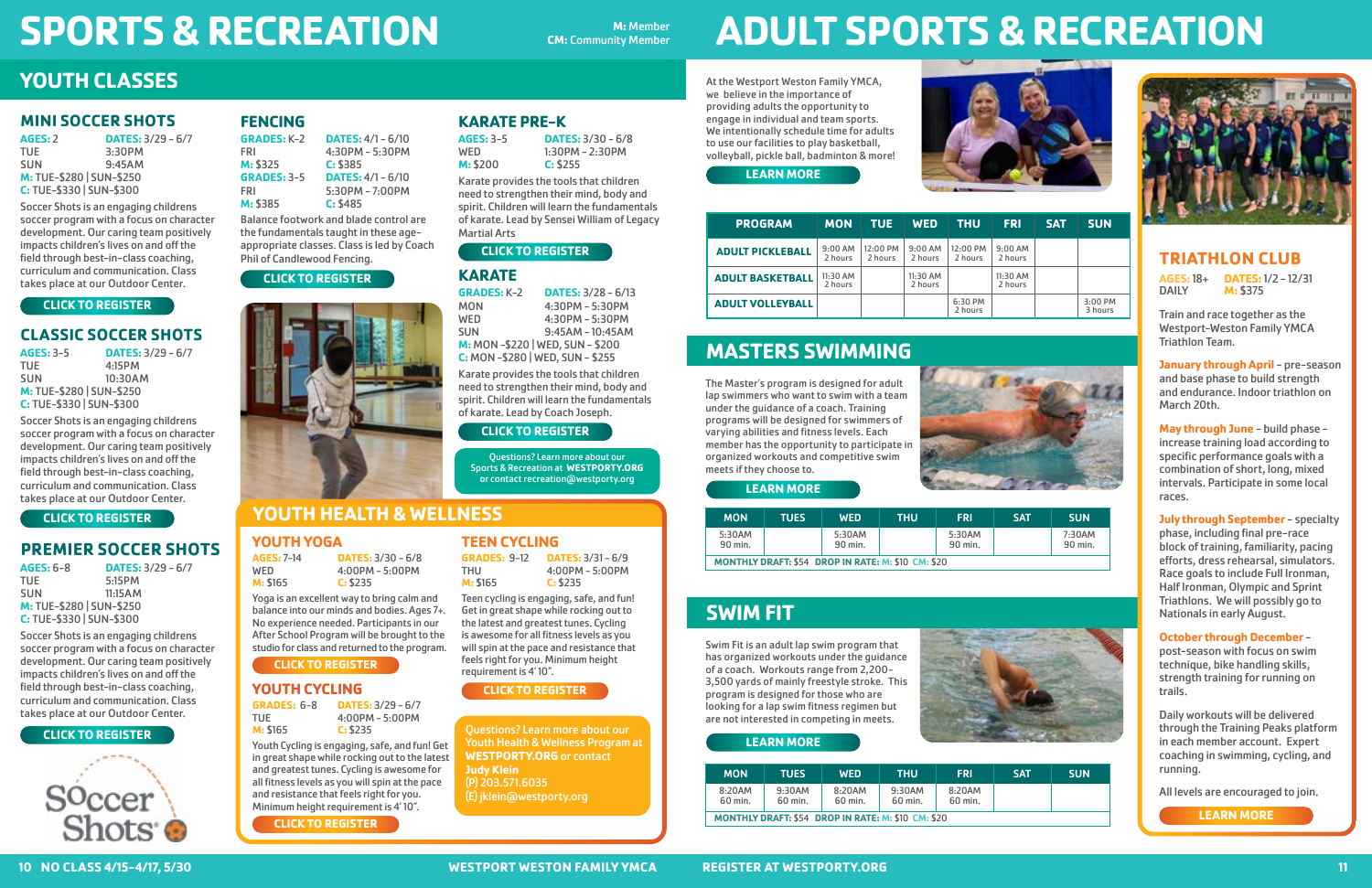# **HEALTH & WELLNESS CM: Community Member**

# **FACILITY AMENITIES**

**State-of-the-Art Wellness Center** Our Wellness Center features extensive

cardiovascular and strength training machines, as well as substantial free weight equipment.

#### **Zone Studio**

The 1,600 square foot Zone Studio is designed for Functional Fitness, with exclusive, specialized equipment.

# **GROUP FITNESS CLASSES**

We feature 50+ Group Fitness Classes including Pilates, Yoga, Cycle, Group Power, and so much more! Check our Group Fitness Schedule for class descriptions, days and times offered, and to reserve your spot in class.

## **MX4 SMALL GROUP TRAINING**

**AGES:** 16+ **DATES:** ONGOING\* \*See our Group Fitness Schedule for all days and times. Register through our MotionVibe app up to seven days in advance of class:

https://westporty.motionvibe.com.

**M:** FREE 1st 3 sessions. Prepaid 20 Pack | \$200 Prepaid 10 Pack | \$150

Get inspired and achieve results with MX4, high intensity small group training classes. In 45 minutes, you will increase power, strength & endurance while burning fat and improving cardiovascular fitness. All sessions are customized, fast-paced HIIT (high intensity interval training) workouts, using unique functional fitness training tools.

You will get the most out of your MX4 sessions with the MyZone training system. MyZone will enable you to track your effort with 99.4% accuracy for heart rate, calories burned, and time exercising. You will earn MyZone Effort Points (MEP's) and status rewards.

> Questions? Learn more about our Health & Wellness<br>vour sports performance. Program at **WESTPORTY.ORG** or contact **Judy Klein |** (P) 203.571.6035 | (E) jklein@westporty.org

**LIMITED TIME OFFER:** Purchase a Prepaid 20 Pack by 3/31 and get the MZ-Switch tracker for only \$70.

**GRADES:** 6-8 **DATES:** 3/30 - 6/11  $5PM - 6PM$ 



### **12 NO CLASS 4/15-4/17, 5/30 WESTPORT WESTON FAMILY YMCA REGISTER AT WESTPORTY.ORG 13**

# **PERSONAL TRAINING**

Intensify and accelerate results by hiring one of our qualified fitness professionals. Your personal trainer will motivate and educate you so that you can reach your health and wellness goals through a logical, carefully planned progression.

#### **AGES:** 10+ **COST FOR MEMBERS:**

| <b>HOURS</b>                     | <b>PREPAID</b> |  |
|----------------------------------|----------------|--|
| 10 hours                         | \$700          |  |
| 5 hours                          | \$375          |  |
| 1 <sub>hour</sub>                | \$80           |  |
| 10-half hour sessions            | \$450          |  |
| C: Call Judy Klein for Community |                |  |
| Member rates.                    |                |  |

### **STRETCHING SESSIONS AGES:** 14+

**M:** \$450/ 10 half hour sessions

**C:** Call Judy Klein for rates

Each session is designed to provide you with a deep and extensive full body stretch that focuses on all major muscle groups. Improve your range of motion and flexibility while loosening tight muscles and decreasing joint stiffness. Stretch sessions help prevent injury, improve your ability to do everyday activities, and can optimize

**AGES:** 18+ **DATES:** ONGOING TUE 4:15PM – 5:15PM<br> **M:** FREE **C:** \$125/month **C:** \$125/month

# **LIVESTRONG® AT THE YMCA**

Livestrong® at the YMCA is a free 12-week program that provides a safe, supportive environment for cancer survivors and their families to participate in physical and social activities. The program is focused on strengthening the whole person in mind, body, and spirit.

# **OFF-SEASON STRENGTH & CONDITIONING FOR MIDDLE SCHOOL ATHLETES**

SAT 3PM - 4PM **M:** \$330 **C:** \$475

Improve your strength, power, endurance, and agility during the off-season. This program meets

twice a week, Wednesdays at 5pm and Saturdays at 3pm. Our Strength & Conditioning Coaches will push you to reach your ultimate potential.

# **OFF-SEASON STRENGTH & CONDITIONING FOR HIGH SCHOOL ATHLETES**

WED 4PM – 5PM<br>SAT 2PM – 3PM

**GRADES:** 9-12 **DATES:** 3/30-6/11  $2PM - 3PM$ **M:** \$330 **C:** \$475

Improve your strength, power, endurance, and agility during the off-season. This program meets twice a week, Wednesdays at 4pm and Saturdays at 2pm. Our Strength & Conditioning Coaches will push you to reach your ultimate potential.

**DOWNLOAD THE MOBILE APP** Reservations are needed for Aqua Fitness and Group Fitness programming. Members can create their accounts via the Westport Weston Family Y mobile app or

online at:

**westporty.motionvibe.com** Set up your account with the barcode

on your membership card. For assistance, please call the YMCA



at 203.226.8981.

**SAVE YOUR** 

**SPOT IN CLASS**

| $AGES: 18+$<br>MON, WED  | <b>DATES:</b> $4/4 - 6/22$<br>2PM – 3:15PM |  |
|--------------------------|--------------------------------------------|--|
| $M:$ FREE                | $C:$ FREE                                  |  |
| <b>CLICK TO REGISTER</b> |                                            |  |

The MyZone Training System is available in the Wellness Center on all Matrix Cardiovascular Machines. It will also be used during Cycle classes and MX4 Small Group Training. This system will track your effort with 99.4% accuracy while monitoring your heart rate, calories and time exercising in real-time. By tracking this data, you will learn how to exercise at the appropriate intensity and therefore, reap the greatest physiological benefits. To use MyZone, you will need to purchase the MZ-Switch tracker. Retail price is \$159 – our price, \$99. Please make payment at the Front Desk and bring your receipt to Judy Klein, Health & Wellness Director, to

myzone®

pick up your tracker.

# **YOGA FOR PARKINSON'S**

Calm your mind while improving total body strength and flexibility. Please bring your mat and props. Caregivers are encouraged to attend as needed.

Exercises that focus on balance, coordination, and agility help those affected by Parkinson's to maintain higher levels of function and greater quality of life.

# **PARKINSON'S BOXING & CONDITIONING**

| <b>IES: 18+</b> | Ī |
|-----------------|---|
| ΟN              | 1 |
| U               | 1 |
| <b>FREE</b>     | ſ |
|                 |   |

A class for all levels that combines strength, balance, and cardio training for an all-around workout. Bring your own boxing gloves & wraps. Caregivers are encouraged to attend as needed. Exercises that focus on balance, coordination, and agility help those affected by Parkinson's to maintain higher levels of function and greater quality of life.

### **[LEARN MORE](https://westporty.org/programs-services/health-wellness/wellness-center/)**

**[VIEW SCHEDULES](https://westporty.org/schedules/)**

#### **[CLICK TO REGISTER](https://westporty.motionvibe.com/(S(5k5fsqrocqbj4sokn3drhwa5))/LoginWestportWestin.aspx)**



**[CLICK TO REGISTER](https://operations.daxko.com/Online/3082/ProgramsV2/OfferingDetails.mvc?program_id=PP90555&offering_id=PKG2823456&location_id=B417)**

## **[CLICK TO REGISTER](https://operations.daxko.com/Online/3082/ProgramsV2/OfferingDetails.mvc?program_id=PP90555&offering_id=PKG2828477&location_id=B417)**

**[CLICK TO REGISTER](https://ops1.operations.daxko.com/Online/3082/ProgramsV2/OfferingDetails.mvc?program_id=TMP105650&offering_id=SES2827857&)**

**AGES:** 18+ **DATES:** ONGOING<br>
MON 12:30PM - 1:30PM MON 12:30PM - 1:30PM<br>THU 12:30PM - 1:30PM THU 12:30PM - 1:30PM<br> **M:** FREE **C:** \$125/month **C:** \$125/month

#### **[CLICK TO REGISTER](https://ops1.operations.daxko.com/Online/3082/ProgramsV2/OfferingDetails.mvc?program_id=TMP105650&offering_id=SES2827842)**

# **[CLICK TO REGISTER](https://ops1.operations.daxko.com/Online/3082/ProgramsV2/OfferingDetails.mvc?program_id=TMP107661&offering_id=SES2858838)**